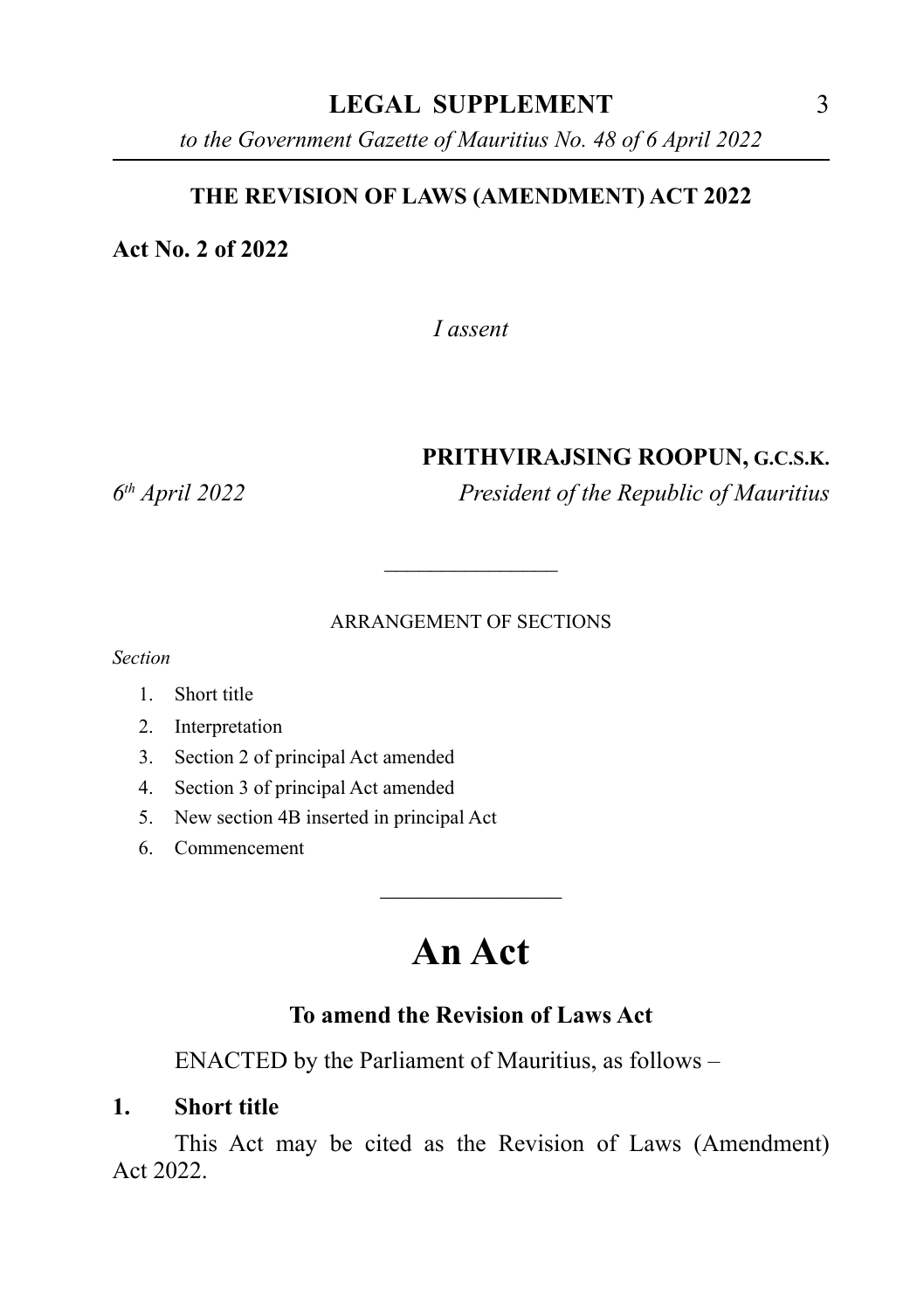# **2. Interpretation**

In this  $Act -$ 

"principal Act" means the Revision of Laws Act.

# **3. Section 2 of principal Act amended**

Section 2 of the principal Act is amended by inserting, in the appropriate alphabetical order, the following new definition –

"electronic revised edition" means an electronic edition of enactments published in accordance with section 4B;

# **4. Section 3 of principal Act amended**

Section 3 of the principal Act is amended, in subsection (2), by inserting, after paragraph (a), the following new paragraph –

(b) prepare electronic revised editions;

# **5. New section 4B inserted in principal Act**

The principal Act is amended by inserting, after section 4A, the following new section –

## **4B. Electronic revised edition**

(1) An electronic revised edition shall be published on the web portal of the Attorney-General's Office.

(2) Except for sections  $4(2)(b)$ ,  $(3)$ ,  $(4)$ ,  $(5)$ ,  $(6)$  and  $(7)$ ,  $4A$ and 6, the provisions of this Act shall apply to an electronic revised edition as they would apply to a revised edition.

(3) Notwithstanding sections 12(1) and 13 of the Interpretation and General Clauses Act, the enactments included in the electronic revised edition shall, for all purposes, with effect from the date on which they are published on the web portal of the Attorney-General's Office –

> (a) be regarded as equivalent to the enactments included in a revised edition and shall be deemed to be the official text of the enactments so published; and